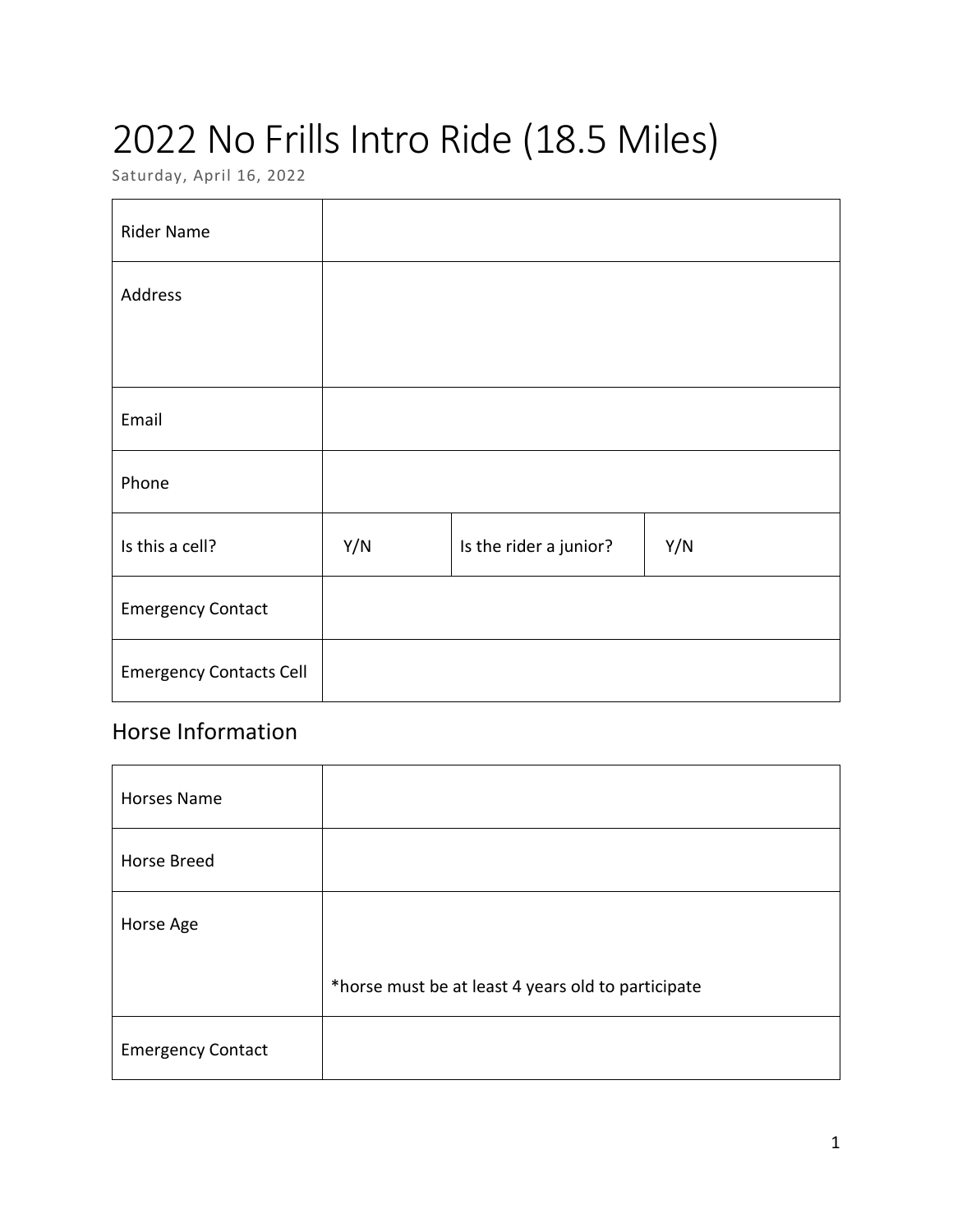Have you ridden in an endurance ride before?

What is your riding experience?

Take a minute to let us know your goal for this weekend, how we can best support you to make this a fun, relaxed and successful weekend: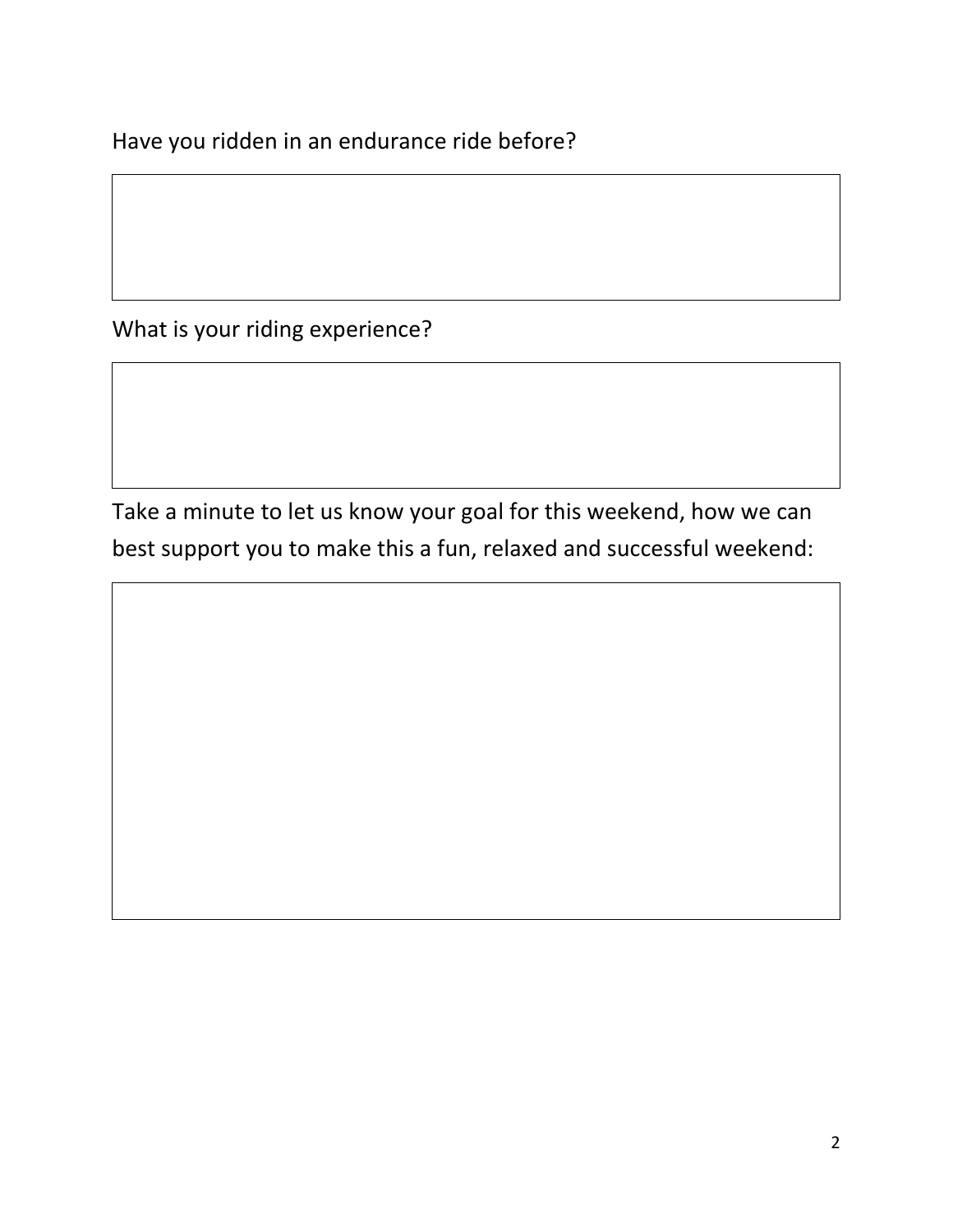### **Old Dominion Equestrian Endurance Organization, Inc. Liability Release and Authorization**

This release must be signed and returned with your ride entry. No cross-outs or additions are permitted.

As a participant in a ride sponsored by the Old Dominion Equestrian Endurance Organization, Inc. (aka ODEEO), I agree to abide by the rules of AERC, ECTRA, and the ODEEO.

In consideration for permission to enter and participate in the Old Dominion No Frills ride, I do hereby for myself, my heirs and assigns, release and hold harmless ride management, ride personnel, John Crandell and Ann Mebane, all property owners over whose land the ride both encamps and crosses, AERC and ECTRA, their agents, officers, servants, employees and officials, from all claims, demands, actions and causes of action of any kind, for injury or death sustained by me or my horse, and damage to my property, incurred during this ride, arising from negligence or any other fault. "Ride" includes from the time I and my horse arrive at base camp until the time that we leave the premises, as well as the actual event. "Horse" means the animal(s) I am riding, driving, or have entered.

I understand that horseback riding is an inherently dangerous activity and am aware that 1) the ride involves being in areas for extended periods of time far from communications, transportation, medical and veterinary assistance; 2) that these areas have many natural and manmade hazards, which ride management cannot anticipate, modify, or eliminate; 3) that both my own horse and those of other contestants can be excitable, difficult to control and unpredictable, and can panic, bite, rear, kick, strike, stumble or fall; 4) that as a result of participating in the ride, I or my horse may be injured, die, or my property damaged.

I agree to take full responsibility for myself and my horse and for any other party or animal that accompanies me; I recognize that the ride is a strenuous activity and I represent that I and my horse are in adequate physical and mental condition to participate. I recognize that my participation in the ride is voluntary. I consent to a random drug test to be performed on my horse.

I understand that if the horse I am riding is pulled for metabolic reasons and requires treatment on-site or an additional recheck by a ride vet, this horse may not leave base camp until released by an authorized ride vet. Furthermore, I agree and authorize necessary and urgent treatment by a ride vet for a horse that I own, in the event this horse is ridden by another entrant and I am unable to provide explicit permission before or during the injury or illness event.

I HAVE READ AND UNDERSTAND THE ABOVE LIABILITY RELEASE AND AGREE TO BE BOUND BY ITS TERMS AND CONDITIONS.

| <b>SIGNATURES:</b> |                       |
|--------------------|-----------------------|
|                    | Date: _______________ |
|                    | Date: ___________     |
|                    | Date: _____________   |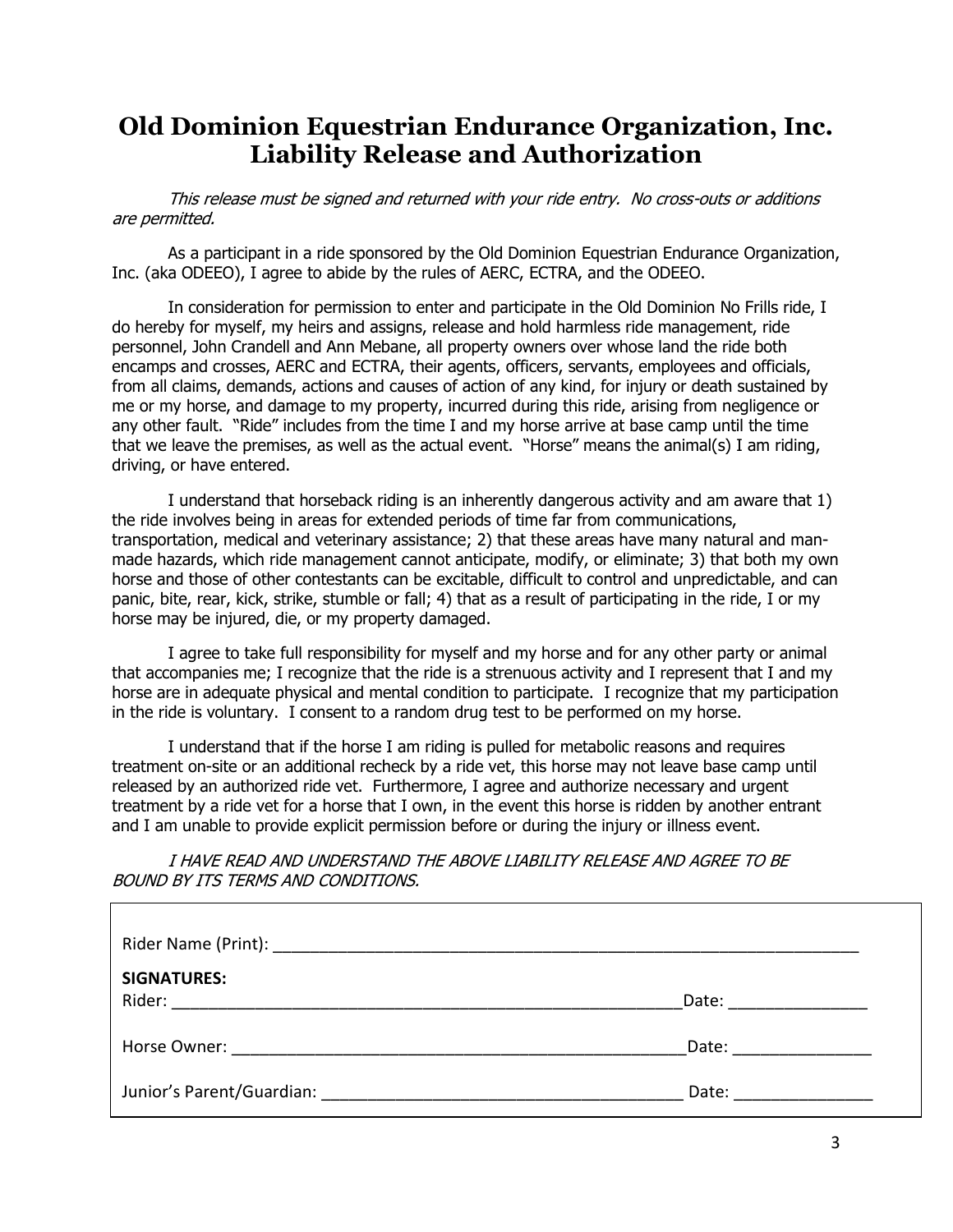### **TREATMENT AUTHORIZATION FORM**

I, the undersigned, am the owner/agent authorized to give permission for medical care and to guarantee payment for such on behalf of the below named horse that is competing in the following ride(s).

#### **Saturday, April 16, 2022 Intro Ride**

I understand that if this horse is pulled at any point in the ride or stops because of a rider option, that I am required to allow the Endurance Treatment Vet (ETV) to perform a courtesy (no charge) metabolic/lameness safety check on the horse upon arrival back to base camp. At such time, if treatment is recommended for any condition, the ETV will discuss all options and costs with me. I understand that my consent for treatment is considered a guarantee that I will pay for such treatment.

If this horse has been presented to the ETV for evaluation, and the ETV deems it necessary that this horse receive treatment, and in the event that I **cannot** be reached after attempts have been made to contact me, I choose the following

#### **(circle and initial choice A or B):**

**A.** I do not authorize any diagnostics/treatment to be given to stabilize this horse's medical condition. I understand that if I choose this option, I also give the ETV permission to consult with at least two other equine veterinarians. If, in the majority opinion of those veterinarians, this horse's condition is determined to be life threatening without diagnostics/treatment, I hereby give permission for this horse to be humanely destroyed to prevent further suffering and will pay for that procedure.

**B.** I do authorize and guarantee payment for any diagnostics/treatment to be given to stabilize this horse's medical condition. If the ETV recommends that referral to an equine hospital/clinic for further evaluation and treatment is in the best interest of this horse, I choose either option 1, 2, or 3 below: **(circle and initial a choice)**

- 1. I do not want this horse to be referred to an equine hospital/clinic.
- 2. I do want this horse to be referred to an equine hospital/clinic, but *only* for a life-threatening condition.
- 3. I do want this horse to be referred to an equine hospital/clinic for *any* condition (either career ending or life-threatening condition).

If I have given permission for referral, this form will be sent with this horse and will serve as permission for the referral hospital/clinic to treat this horse and to guarantee payment for such treatment.

| PLEASE NOTE: No horse can start the above listed ride unless this form has been filled out, signed, and returned to the ride<br>secretary. |  |  |
|--------------------------------------------------------------------------------------------------------------------------------------------|--|--|

**HORSE NUMBER: \_\_\_\_\_\_\_\_\_\_\_\_\_\_ (to be filled in by ride secretary)**